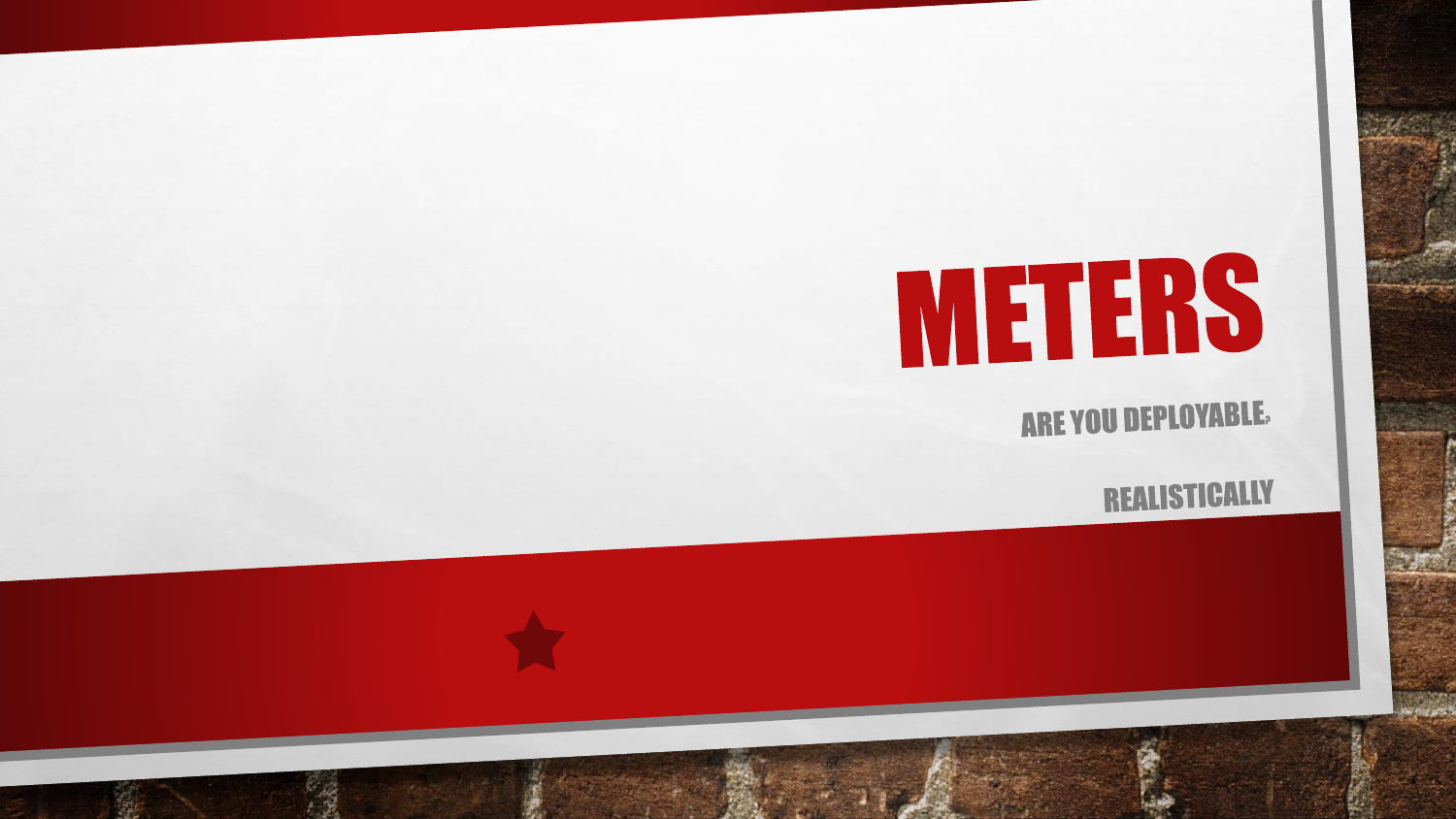#### UNDERSTANDING PEOPLE



W.

 $\mathcal{L}$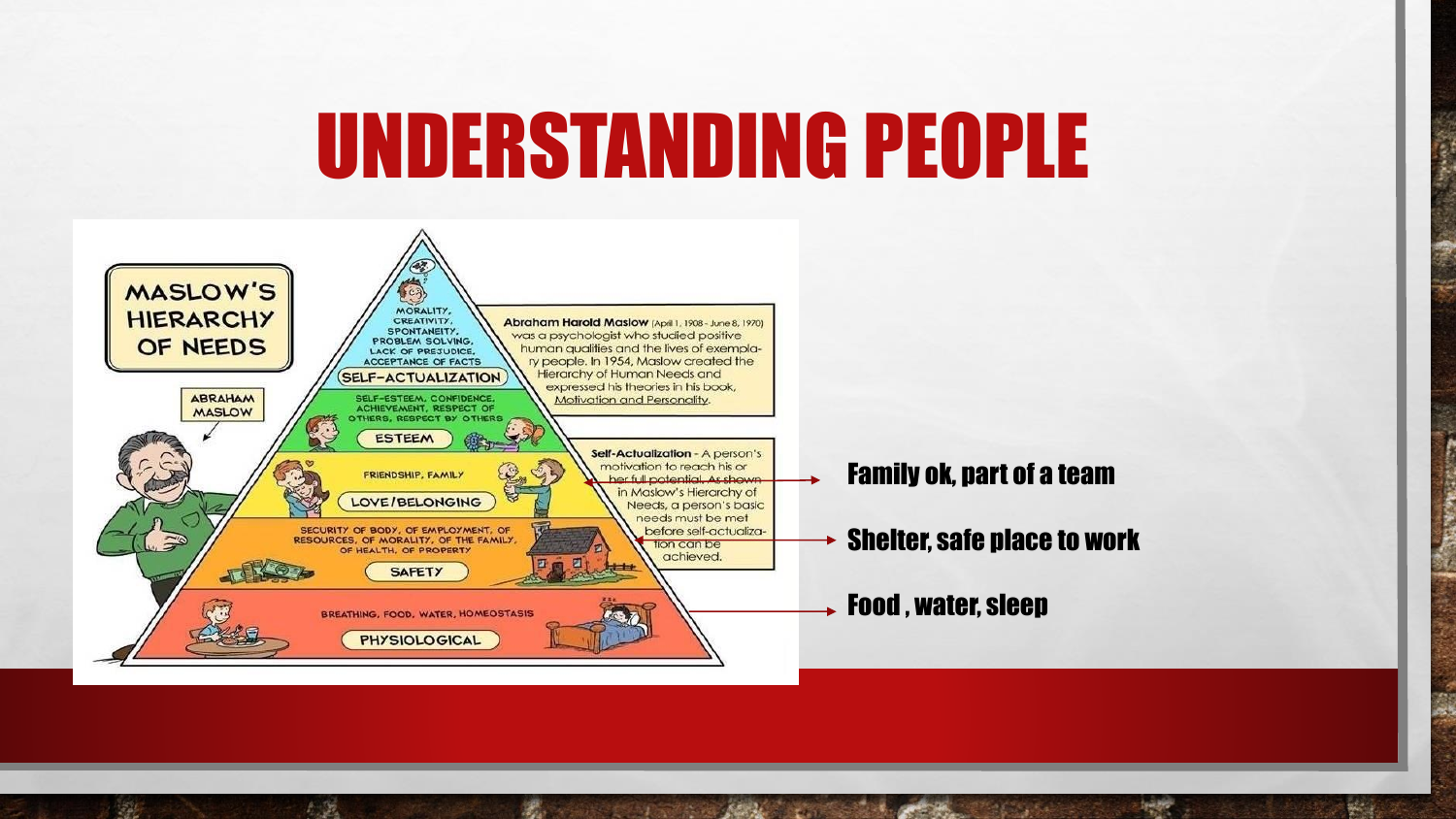#### HOW LONG WOULD IT TAKE YOU?

#### THE BEST I COULD DO IS 5 HOURS.

 $\frac{1}{2}$ 

Received Call (1 hour) Left work, call to check on family, secure kitchen pass Get Home ( 2 – 3 Hours Check Email, print assignment, authorization, maps, eat, review docs while eating, Use the bathroom (don't rush here, not sure when you will again), Change clothes, last minute radio programing, Load vehicle. Drive to location (1 hour)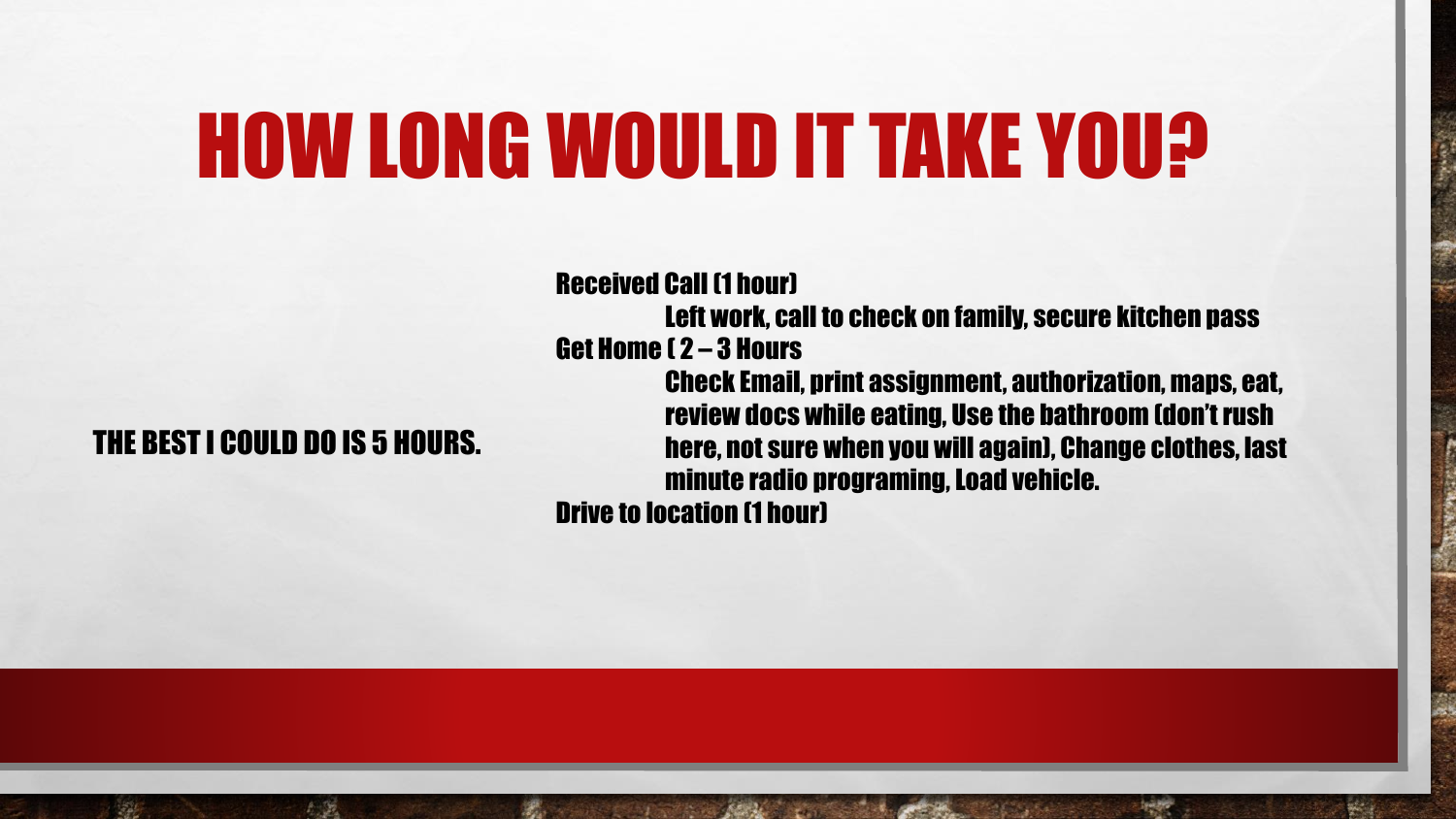### WHAT DO I PUT THIS STUFF IN?

**BOOK AND ARRESTS AND ARRESTS** 

 $\mathbb{R}$  (  $\mathbb{R}$  )

 $\mathcal{H}$ 

**Beach** 

- SUITCASE
- RUBBERMAID TUB
- FOOT LOCKER
- DUFFLE BAG
- **BACK PACK**

- PELICAN CASE
- MOUNTAIN SMITH BAGS.

 $\mathbb{A}_n$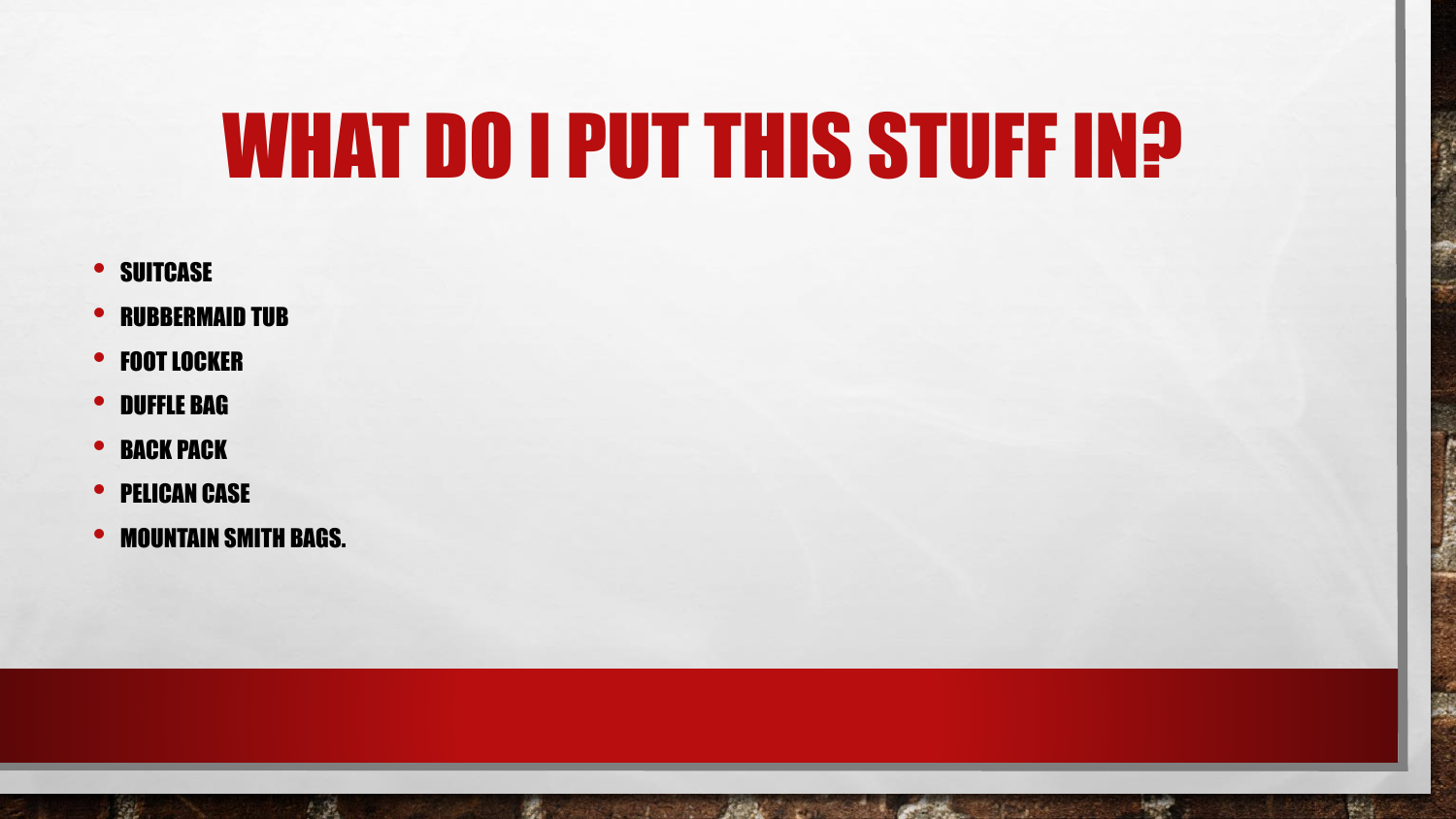### THINK LIKE A BACKPACKER

- EVERYTHING SHOULD BE EVALUATED FOR MULTIPLE USES
- PACK USING THE BAG OF BAGS CONCEPT.

 $\mathbb{A}$ 

• EVERYTHING NEEDS TO BE IN A FREEZER BAG OR VACUUM SEAL

靏

• LABEL EVERYTHING

 $\mathcal{L}_{\mathcal{L}}$ 

• HAVE A PACKING LIST WITH EXPIRATION DATES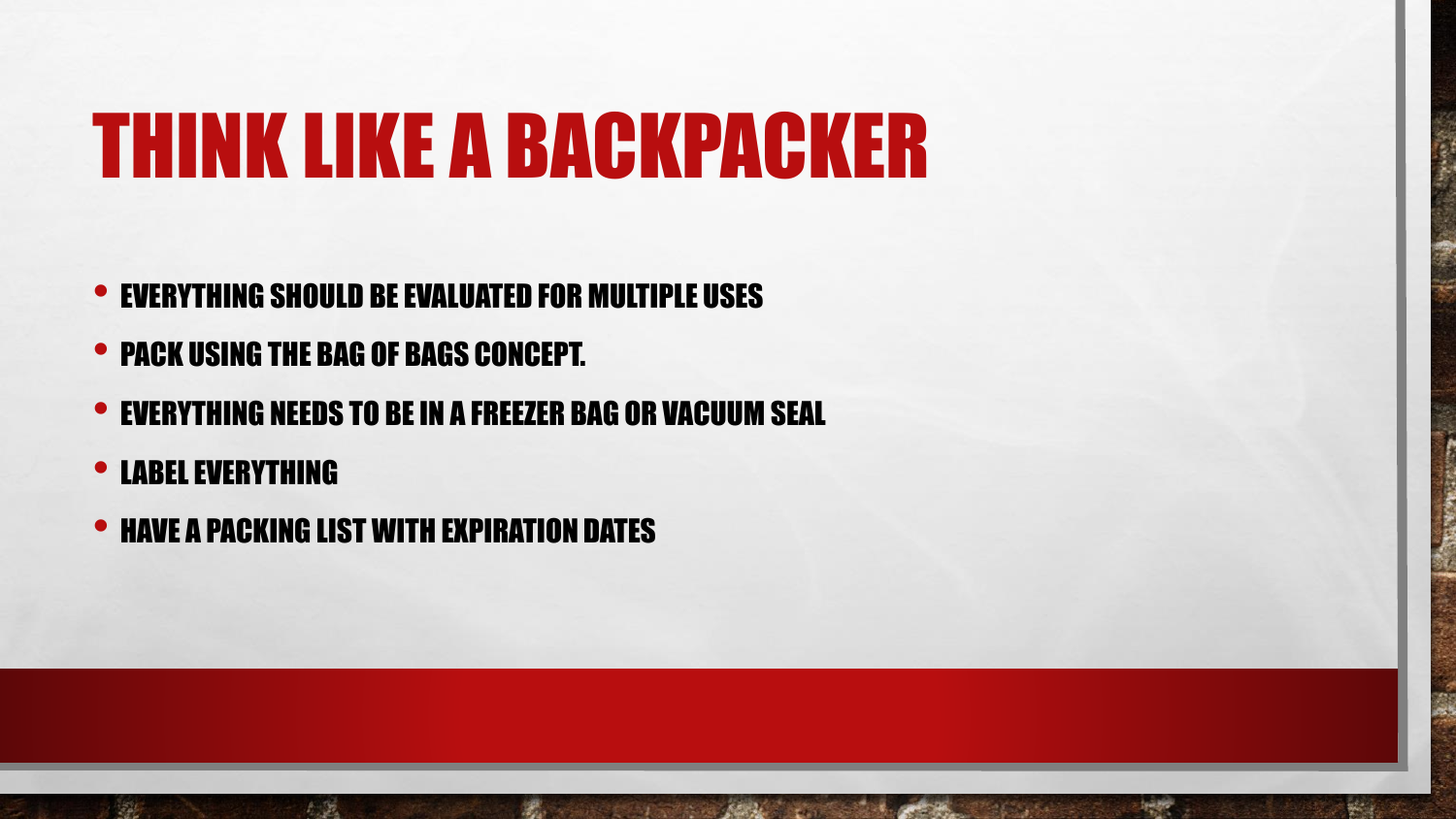### COMMON GEAR



The committee of the first state of the committee of the committee of the committee of

 $\mathcal{L}_\text{c}$ 

**REC**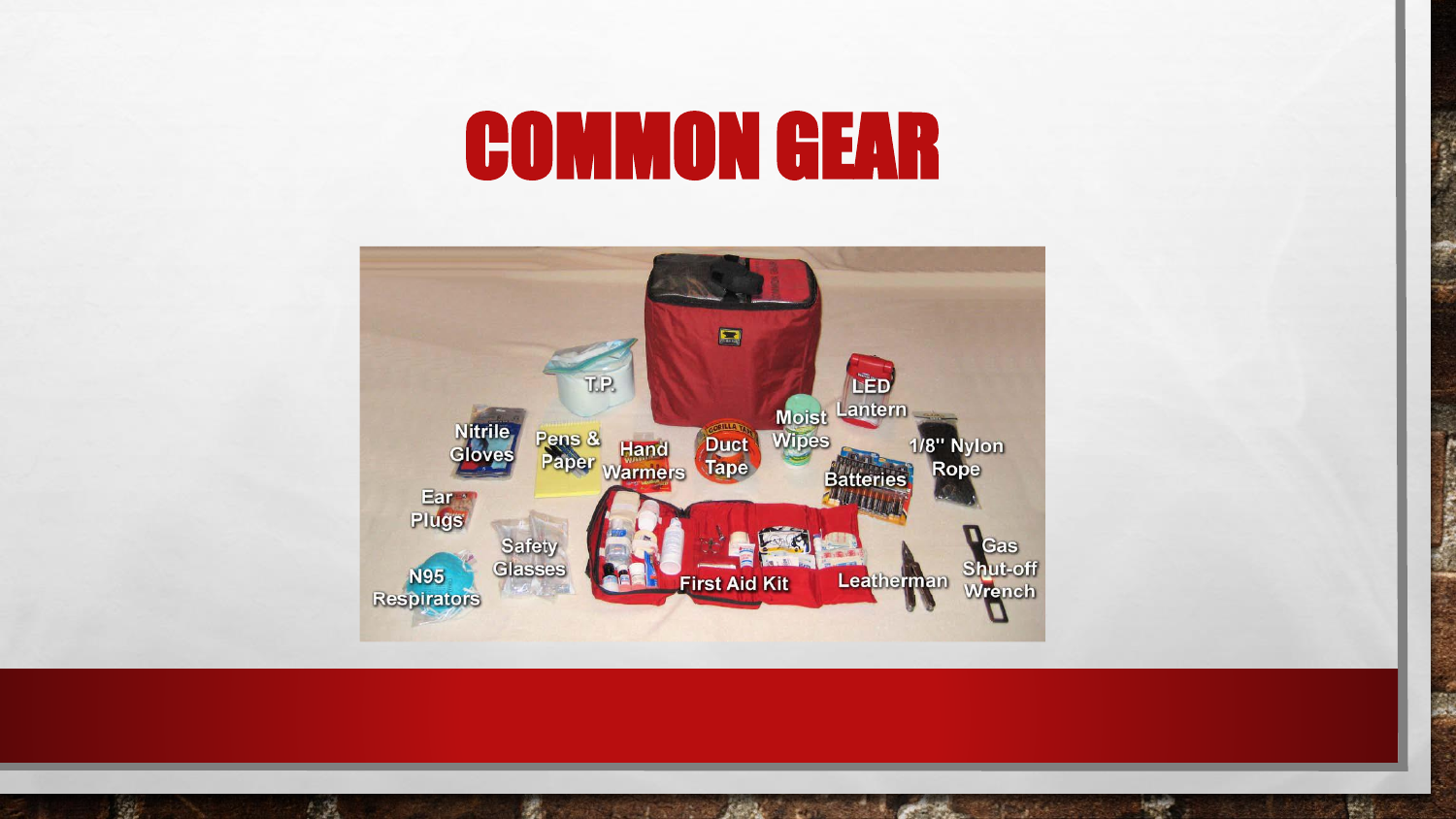### WHAT IS IN OUR COMMON GEAR BAG?

#### • SAFETY EQUIPMENT AND TOOLS

- CASH (THINK VENDING MACHINE, GAS STATION)
- LED LANTERN
	- LOOK FOR:
		- SMALL
		- COMMON BATTERY SIZE
		- YOU ARE NOT LIGHTING UP THE ENTIRE FACILITY.

靏

- TOOLS (WE HAVE A TOOL BAG TO BUILD YET)
	- **LEATHERMAN**

 $\mathcal{L}^{\mathcal{U}}$ 

• WATER SPIGOT KEY

 $\mathbb{A}$ 

• Ear Plugs / Sleep mask

**Wheat** 

- Liquid Hand Soap
- Respirator N95
- **Safety Glasses**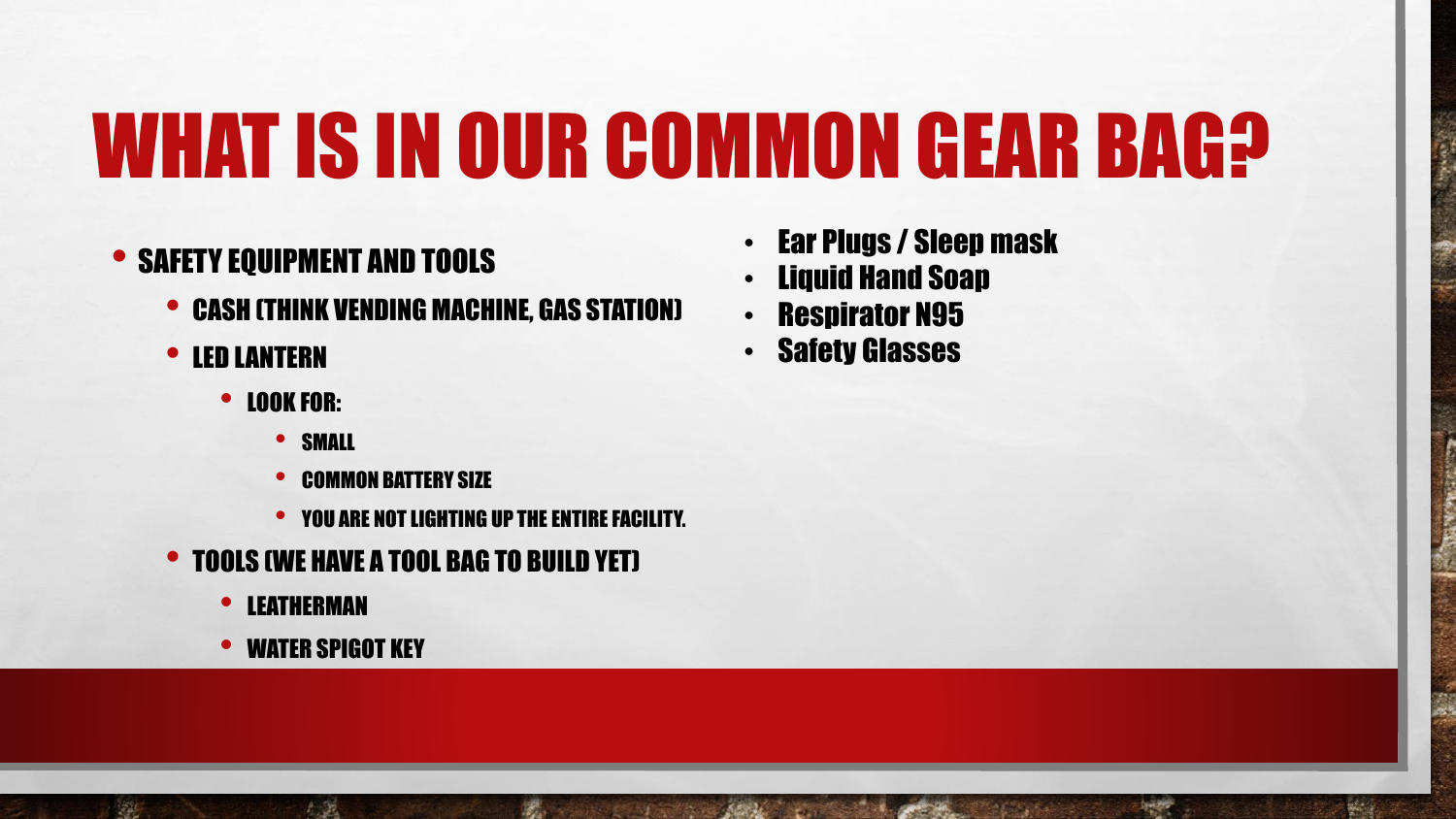### WHAT IS IN OUR COMMON GEAR BAG?

**BETWEEN THE REAL PROPERTY AND ARRAIGNMENT** 

 $\mathbb{R}^n$  .

**光** 

#### • MISCELLANEOUS SUPPLIES:

- BATTERIES (COMMON SIZE THROUGH OUT THE KIT)
- ROPE
- GAFFER'S TAPE
- HAND WARMERS
- DOOR BLOCK
- **CAUTION TAPE**
- MOIST WIPES
- NITRILE GLOVES (ALLERGIES)
- PEN / SHARPIE / NOTEBOOK

 $\mathbb{A}$ 

• TOILET PAPER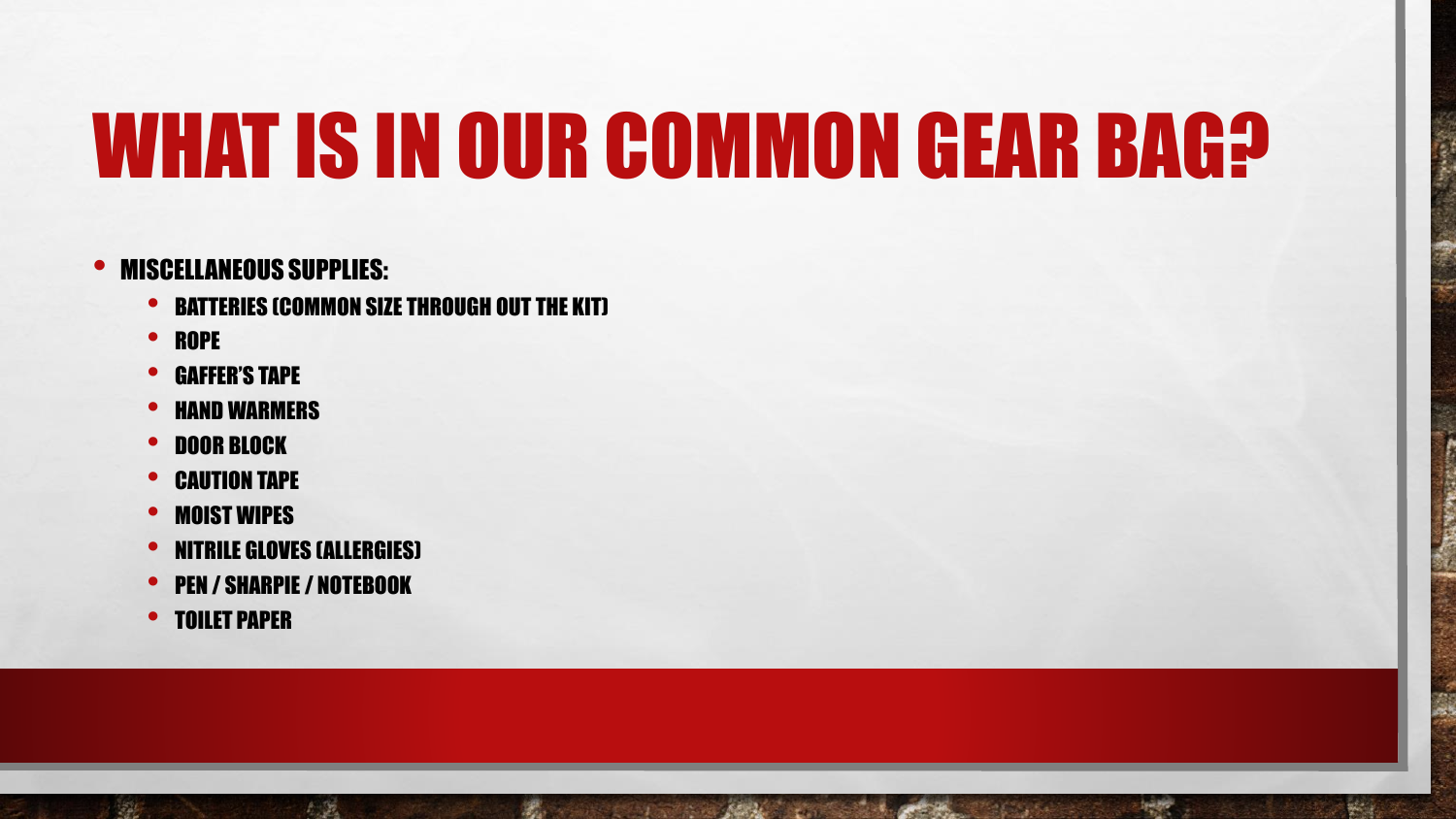### WHAT IS IN OUR COMMON GEAR BAG?

**Wheat** 

#### • FIRST AID KIT

 $\mathcal{L}^{\mathcal{U}}$ 

- MAKE ONE OR BUY ONE? WELL YES!
	- THIS IS A PERSONAL KIT.
	- BOTH HAVE ADVANTAGES
	- MAKE SURE YOU GET ONE TO YOUR ABILITY
- WHEN WAS THE LAST TIME YOU CHECKED YOUR KIT. PUT YOUR NOSE IN IT!

郷。

• LOOK AT A BACKPACKING TYPE:

 $\mathbb{A}$ 

- USUALLY MORE COMPREHENSIVE
- LIGHT WEIGHT
- WATER RESISTANT (NOTHING IS PROOF)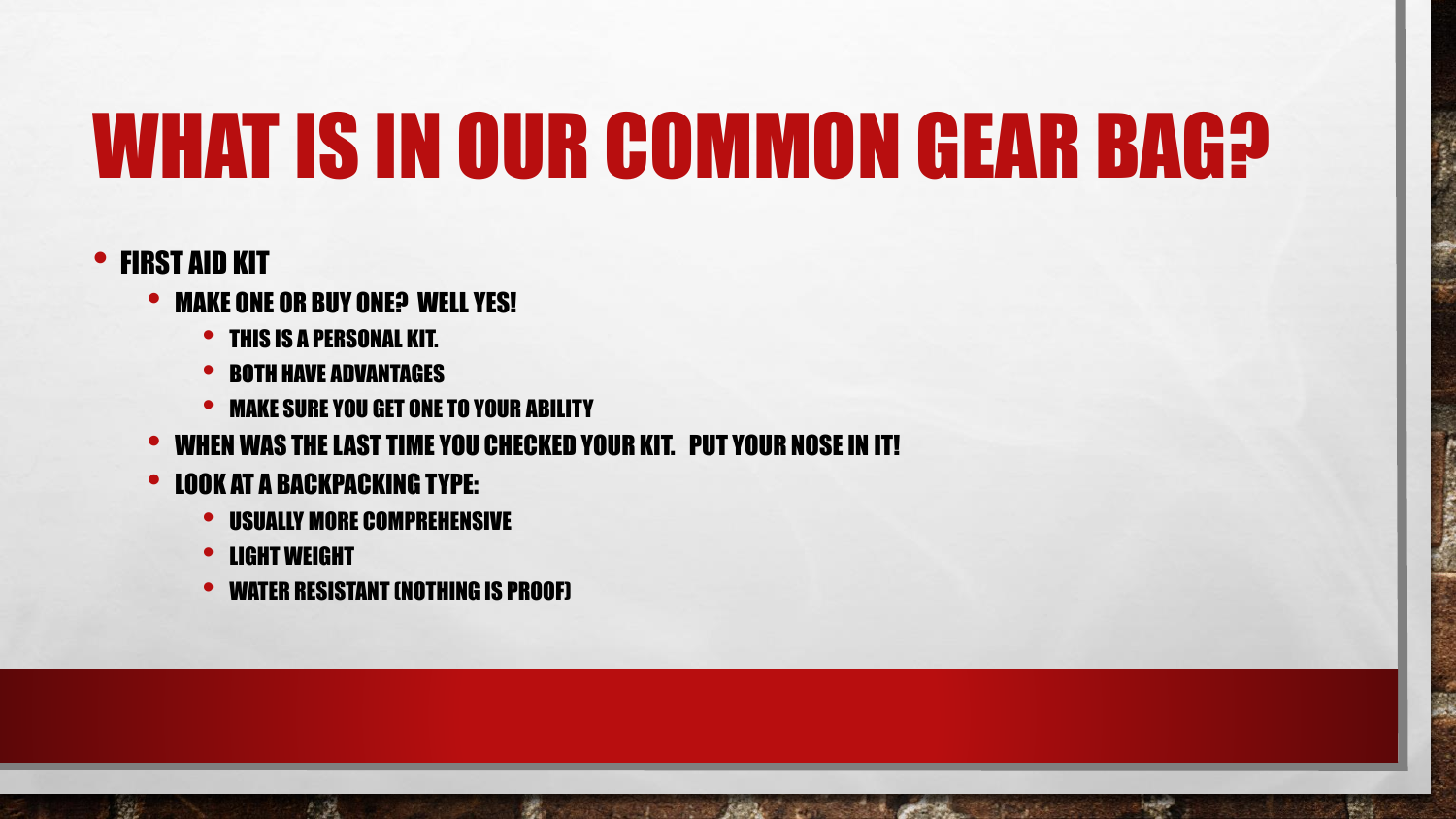#### WHERE TO BUY THIS STUFF?

 $\mathbb{R}^n$  .

25.1

#### • GEARTRADE.COM

- THE EBAY OF THE OUTDOORS
- BACKCOUNTRY.COM
	- LOOK FOR END OF YEAR MODELS AND DISCONTINUED ITEMS

**光** 

**AND CONTRACTOR** 

 $\mathbf{r}$ 

- REI.COM
- CAMPMOR.COM
- WALMART
- KMART

• YOUR GARAGE / YARD SALES

 $\mathbb{A}$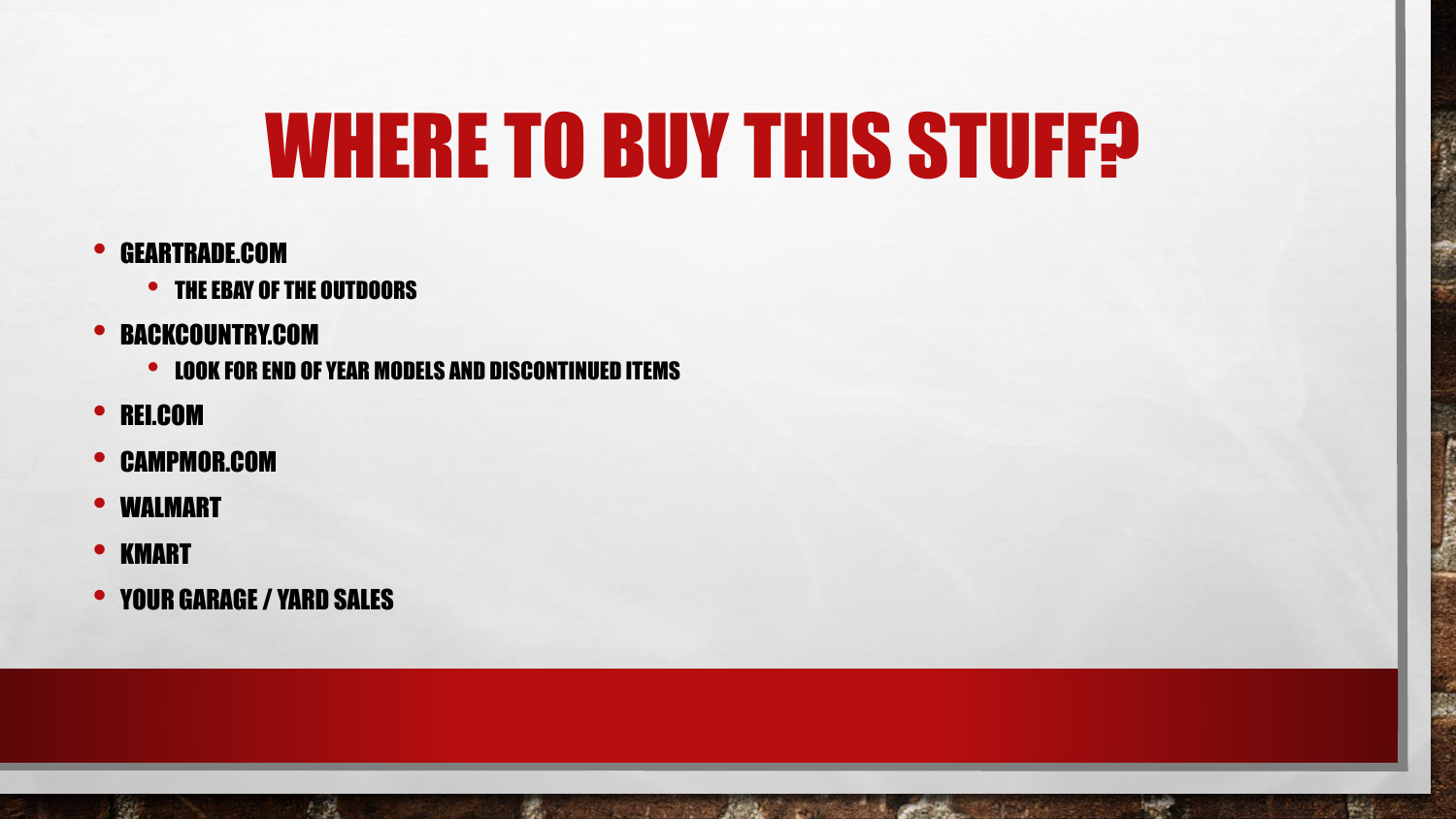### HOME WORK

 $\mathbb{A}_n$ 

#### • BRING YOUR COMMON GEAR BAG TO THE NEXT MEETING.

**BETWEEN STATE OF STATE** 

 $\mathcal{H}$ 

25.1